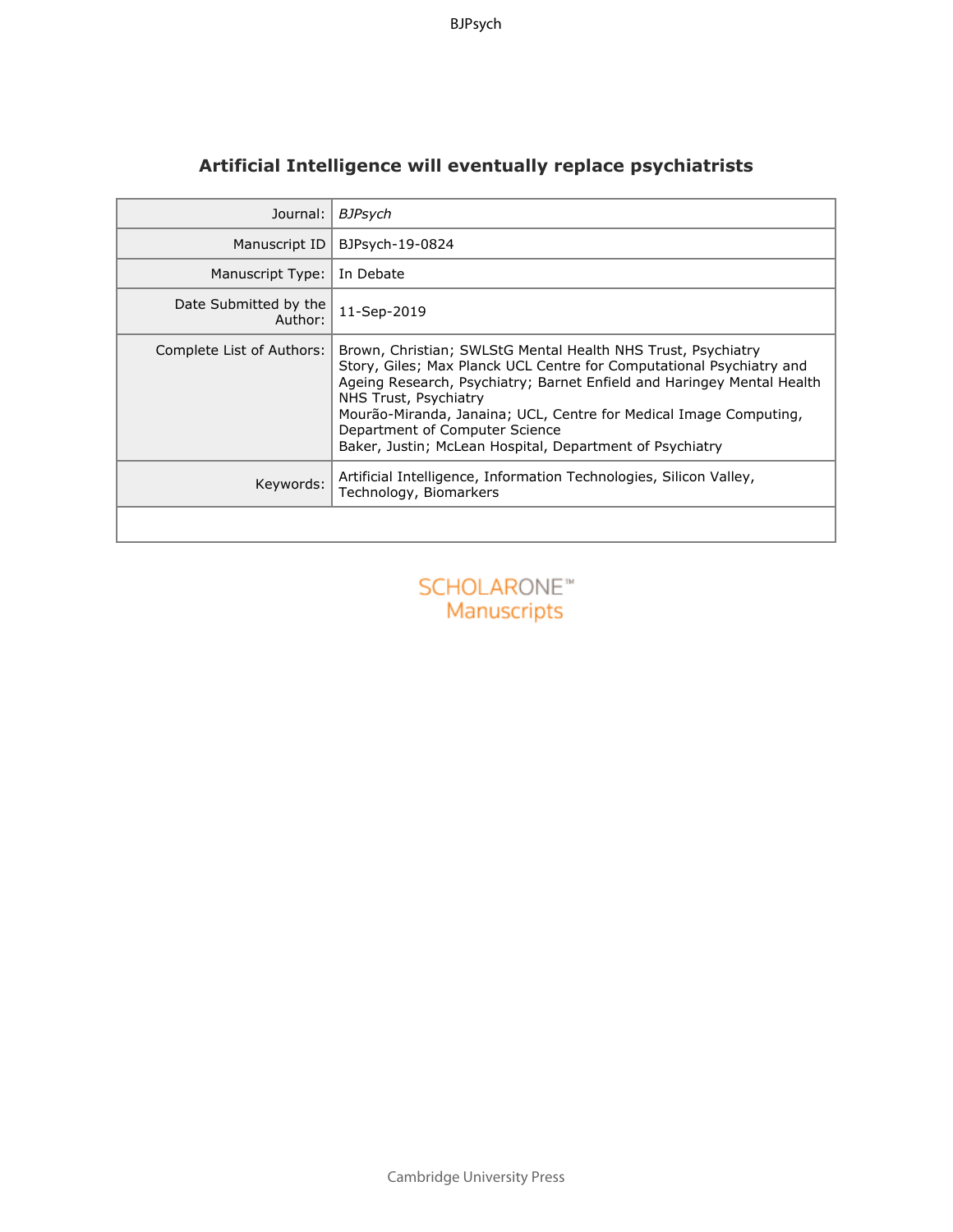**Title: Debate: Artificial Intelligence will eventually replace psychiatrists**

**Author Names: Christian Brown, Giles William Story, Janaina Mourão Miranda, Justin Taylor Baker,** 

**Declaration of Interest:** J.T.B. has declared the following in addition: *J.T.B. has received consulting fees from Pear Therapeutics, BlackThorn Therapeutics, Niraxx Therapeutics, and AbleTo, Inc.*

**Corresponding Author: Christian Brown,** [cp.brown@nhs.net,](mailto:cp.brown@nhs.net) British Journal of Psychiatry, 21 Prescot Street, London, E1 8BB.

**Introduction**

**For**

Brown C [1], Story GW [2,3].

1. Specialty Trainee in Forensic Psychiatry, South West London and St George's Mental Health NHS Trust, UK

2. Max Planck UCL Centre for Computational Psychiatry and Ageing, Russell Square House, 10-12 Russell Square, London, WC1B 5EH

3. Barnet, Enfield and Haringey NHS Mental Health Trust, St Ann's Hospital, St Ann's Road, London, N15 3TH

1.<br>
I.<br>
I. ensic Psychiatry, South West London and St (<br>
For Computational Psychiatry and Ageing, R<br>
C1B 5EH<br>
ngey NHS Mental Health Trust, St Ann's Hosp<br>
telligence (AI) could replace most, if not all, hu<br>
mmune to such a We are told that Artificial Intelligence (AI) could replace most, if not all, human jobs.[1] Here we argue that psychiatry is far from immune to such a coup. We will consider our looming obsolescence in two domains: technical and relational.

It is uncontentious to assert that AI will transform the *technical* aspects of psychiatry. For example, smartphone technology enables the capturing of rich, longitudinal, multi-modal data, the analysis of which promises vastly improved characterisation of illnesses and their trajectories.[2] Such methods have already shown predictive potential in forecasting relapse in bipolar disorder.[3,4,5] Coupled with improved models of treatment efficacy [6], and increasingly naturalistic data-driven taxonomies of mental illness,[7] it seems likely that computers' technical mastery in diagnosis and treatment planning will soon out-do that of humans.

However, psychiatry offers more than the sum of its technicalities. Clinical exchanges in psychiatry involve a dynamic interplay of facts and values, through which patients might find relief in feeling listened to and understood. Trust within the ensuing relationship further enhances treatment effects.[8] Might this richness of communication prove beyond the abilities of AI? If so, could the human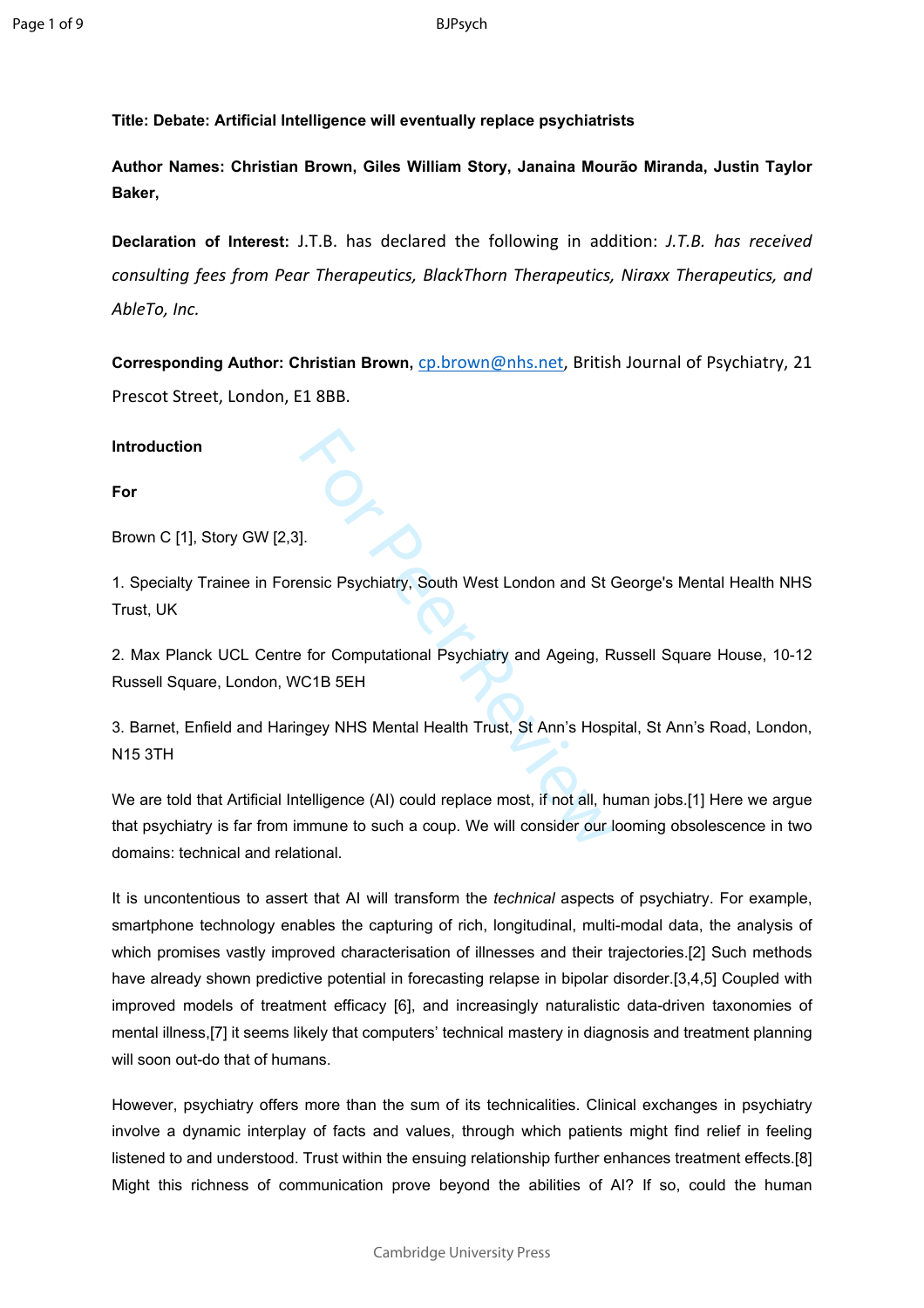psychiatrist survive as skilled mediator between patient and machine – a human front-end to an AI operating system? In our view there are good reasons to believe that AI-led care, even in psychiatry's most relational aspects, could ditch the human middleman.

AI is not yet able to converse with sufficient flexibility to hold a psychiatric interview. However natural language processing is rapidly advancing and conversational agents have already found application in assessing alcohol-drinking habits.[9] Indeed, there is good evidence to suggest that people can build therapeutic bonds with AI agents. For instance, human minds naturally infer emotion and intentionality from limited data-points,[10,11] derive comfort from [12] and even empathise with [13] minimallyanimate objects. Evidence suggests that people can be more honest with computers than they are with humans.[14] The intelligent clinician-in-the-app might even foster trust by accurately reporting confidence intervals on its own predictions. Taken together with the creation of highly contextualised models of a person's thoughts and behaviours, it seems very likely that people will readily experience an AI clinician as genuinely caring and understanding. Availed with sufficient data, a future AI will build a deep enough model of a person's responses that its understanding of them surpasses that of their psychiatrist.

hts and behaviours, it seems very likely that p<br>caring and understanding. Availed with sufficial<br>person's responses that its understanding of<br>session of human psychiatrists by AI agents is n<br>d to insidious exacerbations of We emphasise that the succession of human psychiatrists by AI agents is not without risk. Unsupervised machine learning could lead to insidious exacerbations of existing biases.[15] Value misalignment - the degree to which the goals of AI systems fail to overlap with our own - is a major potential hazard.[16] In psychiatry this problem is prefigured by existing disagreements as to what the objective of mental health care is [17,18,19], in other words *how people ought to live*. These are political questions and will remain a matter for human discourse. As such, we must qualify our argument with the suggestion that the process of *psyche* -*iatros* (mind-healing) in a broad sense will retain a human component, even in a post-human-doctor world.

Perhaps human patients will want human doctors – with all their quirks and comparative ineptitude – simply because they're human. Cynically, if silicon-shrinks are cheaper and measurably as effective as human psychiatrists, they may find mass employment by economic demands alone. More positively, AI promises considerable advantages for patients. Rather than straitjacketing complex individuals into diagnostic categories, and doling out treatments based on generic guidelines, AI offers truly individualised care. Furthermore unlike the hugely fragmented pathways of care patients are currently subjected to, a personal AI clinician would be available more or less anywhere (from primary care to the inpatient ward) and at any time (cradle-to-grave, night or day). Over time then, patients' trust could be earned and maintained, rather than being repeatedly fractured with every handover. Thus people may well find AI-led care to be paradoxically more humane than the *status quo* of psychiatry today; in their desire to be understood, and treated to the best of scientific understanding, they will willingly choose AI over its flesh-and-blood-clinician alternative.

## **Against**

Baker JT [1,2], Mourão -Miranda J [3,4]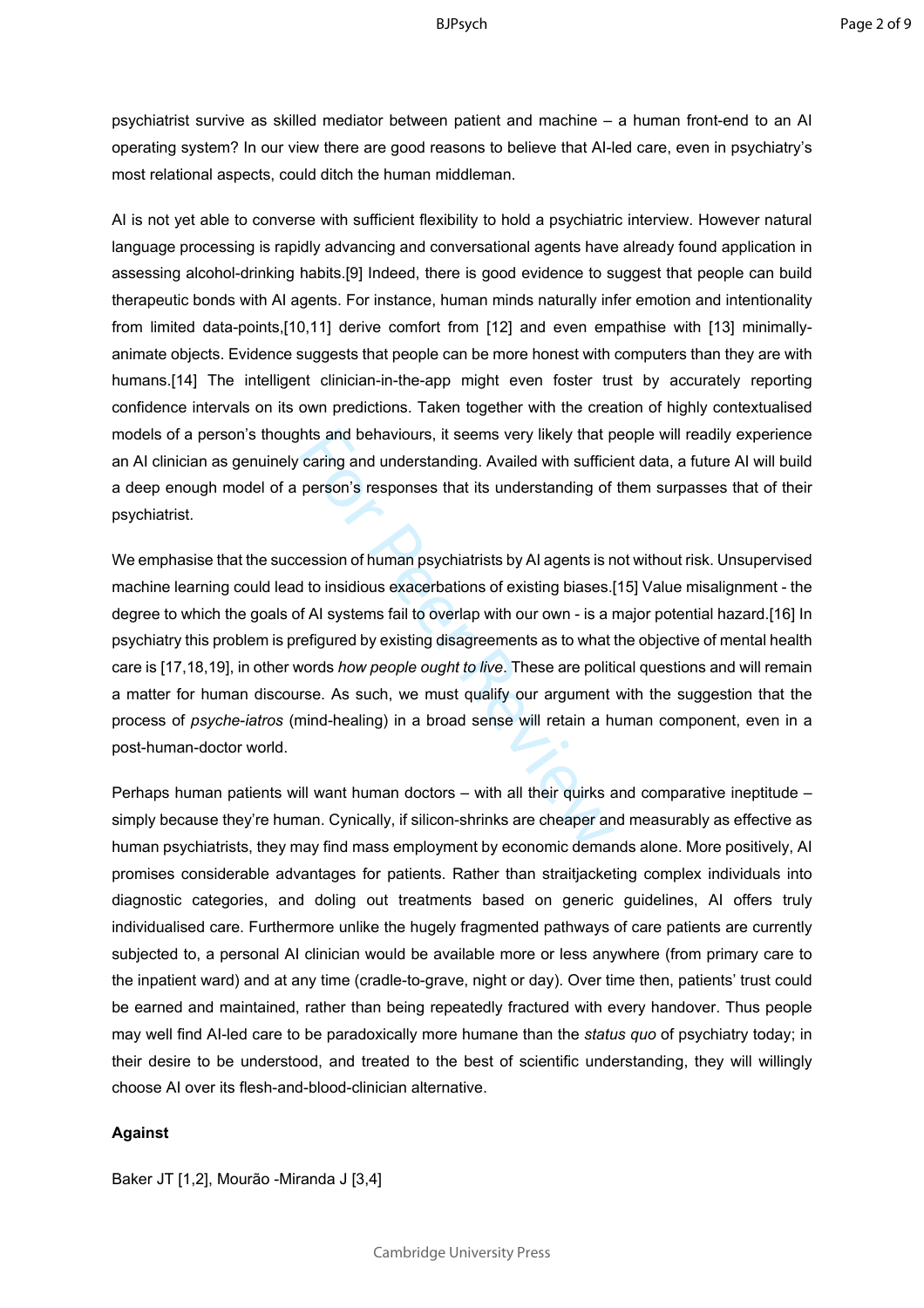1. Institute for Technology in Psychiatry, McLean Hospital, 115 Mill St. Belmont, MA 02478

2. Department of Psychiatry, Harvard Medical School, Boston, MA 02115

3. Centre for Medical Image Computing, Department of Computer Science, University College London, UK

4. Max Planck University College London Centre for Computational Psychiatry and Ageing Research, University College London, UK

Will the art of mind healing eventually ditch "the human middleman" and come to rely exclusively on data-driven AIs that patients will pour their hearts out to and then optimize their mental health? Don't count on this rosy tech-driven mental health future coming to pass anytime soon.

is the potential to significantly transform the tecterns in rich, longitudinal, multi-modal data<br>es,[20] we're less convinced that Al-based too<br>for the vast majority of humans in distress, at<br>Of course, many humans find it While we agree that AI has the potential to significantly transform the *technical* aspects of psychiatry by discovering hidden patterns in rich, longitudinal, multi-modal data which can be predictive of individual risks and outcomes,[20] we're less convinced that AI-based tools will ever be able to serve as the treatment of choice for the vast majority of humans in distress, at least in a way that fulfils the purpose of the psychiatrist. Of course, many humans find it easier to be more honest with computers about certain things; however, this hardly indicates that the encounter is serving the best interests of the patient, except in a strictly information gathering context. However this is a tiny fraction of a psychiatrist's role and one often served by less trained individuals or by intake forms. Once computers start responding more like a human concerned for that individual's long-term well-being, humans may well become more circumspect about what they reveal to computers.

Starting from a technical point of view there are still many challenges for AI to overcome. Currently, the quality (and quantity) of data available to train AI models in psychiatry is very limited, partly driven by untested or even invalid assumptions about the structure of mental illness. As an example, the performance of neuroimaging-based diagnostic AI models tends to decrease as sample sizes increase (e.g. [21,22]), indicating that the models do not perform well for highly heterogeneous large samples. One important reason for this lack of clarity in such studies focused on using AI for diagnostics is the extent of comorbidity in psychiatry, and the limitations of current categorical classifications.[23] Therefore, it is very unlikely that AI systems will be successful on solving any diagnosis task, since psychiatrists often disagree and therefore there is no ground truth to measure model performance against.

Furthermore, artificial intelligence is very different from human intelligence. AI systems often perform badly when presented with data that is very different from the training data or with a new task (different from the one it has been trained to solve). While AI systems can be trained to detect novelty ('anomaly or outlier detection' [24]) and transfer knowledge to solve related problems ('transfer learning' [25]), making accurate predictions when confronted with uncommon patterns or new tasks is incredibly difficult for an AI system. For example, an "AI psychiatrist" wouldn't know what to do if a patient were to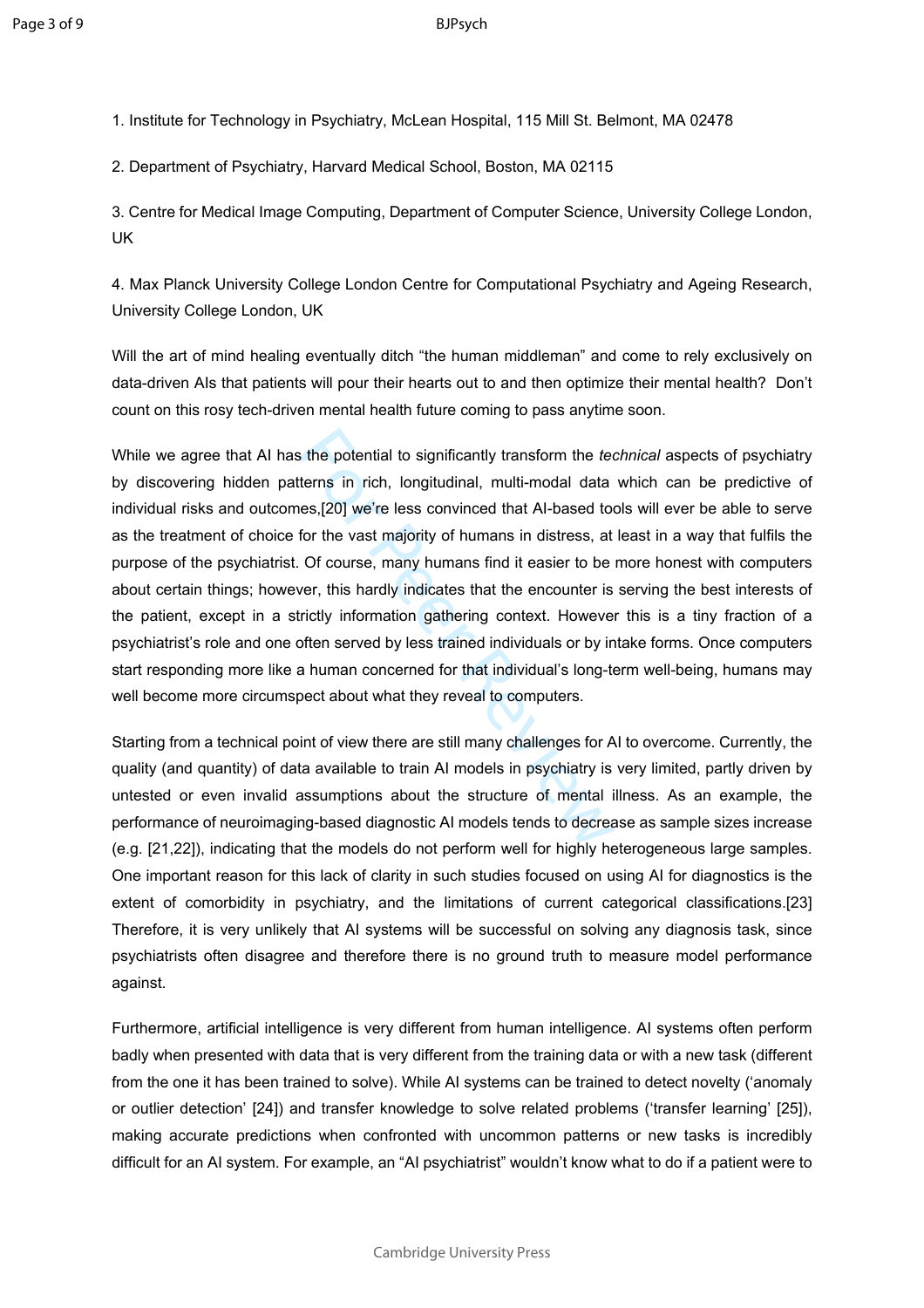present with a behaviour completely different from every behaviour it has "seen" before. In such situations, a human psychiatrist is able to take in a far broader and real-world relevant set of observations, and then draw on their own idiosyncratic knowledge base to contextualize those observations, applying a moment-by-moment solution that mutually optimizes for more than just the treatment outcome (e.g., aspects of that individual's current life situation that the AI never sees and thus never models). This ability of human intelligence to draw on "common sense" when needed, and uncommon sense when especially needed (i.e., that of specialists with their unique training data), means that humans will almost certainly remain critical for managing and interacting with even relatively simple psychiatric cases for the foreseeable future.

better data than currently exist to solve any reachieve points in the modern psychiatry work<br>ting relationship, differential diagnosis, treatment wif any studies have attempted to measure and<br>rom inadequate clinical perfor Looking ahead, we acknowledge that AI systems may eventually learn to incorporate many of these contextual variables and become more efficient in transfer learning across different tasks. And yet, AI systems will require more, better data than currently exist to solve any real-world clinical task faced by psychiatrists. For most of these points in the modern psychiatry workflow (e.g., initial evaluation, establishing a trusting working relationship, differential diagnosis, treatment selection, side-effect and efficacy monitoring) very few if any studies have attempted to measure and compare clinical behaviours that distinguish adequate from inadequate clinical performance. While several large-scale research efforts – such as the UK Biobank – are collecting detailed information from thousands of individuals – including many demographic, lifestyle, behavioural, and imaging-related factors – these data barely scratch the surface of what a psychiatrist would need to perform any of the above tasks competently, let alone provide comprehensive care of a single patient.

Some have even suggested that the lack of group-to-individual generalizability – which is not unique to psychiatry – threatens the entire enterprise of human subjects' research,[26] since most human-derived measures fail to account for important within-person variance that are critical to their interpretation. Therefore, to truly succeed at contextualized AI – able to provide nuanced care to complex, evolving people embedded in complex, evolving environments, – these systems would require data from hundreds or potentially thousands of patients and psychiatrists, gathered across dozens of repeated encounters, and combined with standardized ways to assess observed outcomes in order to validate any autonomously discovered relationships to establish trust in the algorithm. These data sets are possible, and indeed are starting to be collected, but they too require tremendous human capital to collect and understand.

And no matter how sophisticated such systems become, psychiatry will always be about connecting with another human to help that individual integrate all the conflicting signals they are receiving and make the best choices for their life situation. So much of addressing mental health is dealing with challenging, embarrassing issues that people often do not admit even to themselves, and only begin to comprehend as layer upon layer of meaning and data are exposed by skilled professionals. Human psychiatrists (and psychologists) are the ones in the loop who that individual will not be able to fool, and will know how to respond when things go sideways, which they often do. In these cases, how many would feel safe with an autonomous agent helping them and their family make the best use of available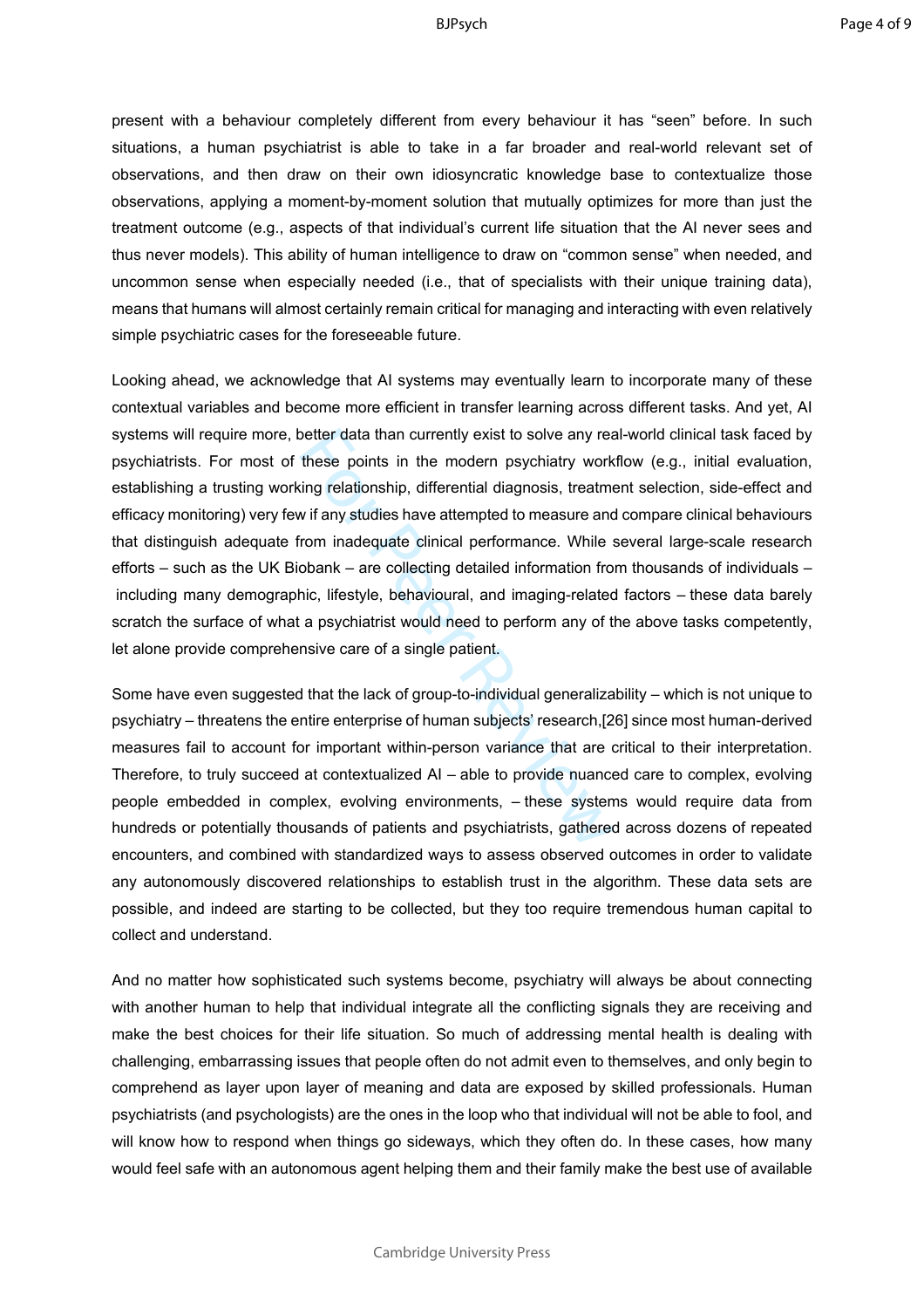#### BJPsych

resources and data during a complex mental health challenge, and not inadvertently make things worse?

Clinicians nowadays rarely rely on strict categorical diagnostic systems, because they already know to treat constellations of symptoms and avoid side-effect profiles that will intersect with real-life challenges like cost and access to follow-up care. It would seem that entrusting an AI with all this complexity and uncertainty has no less potential for abuse and eventual backlash than any of psychiatry's past treatment approaches (e.g., straightjackets) and diagnostic schemes that eventually were discarded, and even reviled, precisely because they had failed to capture relevant individual nuance and thereby eroded patient trust. This meta-psychiatry problem is a social one and probably one AI systems cannot and should not solve. Human psychiatrists, along with the people they treat, clearly will first need to agree on which problems are even worth addressing with AI in order to move forward in a way that is both pragmatic, ethical, stakeholder-driven, and *iterative* by design. The power of iteration is one place humans could stand to learn a great deal from artificial systems; but with regard to learning what it means to be "*humane*", we humans will be the ones doing the teaching for a good long while.

### **For: rebuttal**

Baker and Mourão-Miranda argue that psychiatry presents significant technical challenges to the AI practitioner of today, and we don't disagree. However, we take the view that there is nothing so mysterious about human behaviour and social interaction that it will never be possible to simulate these by artificial means. As such, the question of technical capability is, for many, not one of *if*, but *when*. We turn therefore to our opponents' non-technical claims made against AI psychiatry in general.

weholder-driven, and *iterative* by design. The p<br>rn a great deal from artificial systems; but wi<br>humans will be the ones doing the teaching fo<br>a argue that psychiatry presents significant te<br>we don't disagree. However, we They assert that 'psychiatry will *always* be about connecting with another human'. If AI has *too little* understanding of humans, they point out, there is the potential for people to 'be able to fool' the artificial clinician, or for the silicon shrink to 'inadvertently make things worse'. With *too much* understanding however AI could arouse suspicion. Of course, similar concerns arise with human clinicians. Indeed, this re-telling of Goldilocks, in which people want their AI-psychiatrist to have just the right level of intelligence, reveals a human tendency to prefer their own kind *a priori*, notwithstanding how sophisticated the alternative might be. Among other factors, an AI psychiatrist's authenticity is limited by its lack of a human body, and who knows whether we will ever fully confide in those who are not made of flesh-and-blood like ourselves? If we can't, and continue to nurse our anthropocentric distrust, we stand to miss out on great therapeutic potential.

Our colleagues highlight that AI psychiatry has the potential for abuse and backlash (*à la* the straitjacket). We would go further and acknowledge the immensely serious concerns of many within the world of AI ethics, that these new technologies could give rise to devastating, perhaps *existential* consequences. If human intelligence is what afforded us dominion over nature, superintelligence should rightly be regarded with caution. Baker and Mourão-Miranda highlight in particular a social and 'metapsychiatric' problem, which they assert that AI *should* not solve, with humans remaining at the helm. We don't see the problem in such binary terms.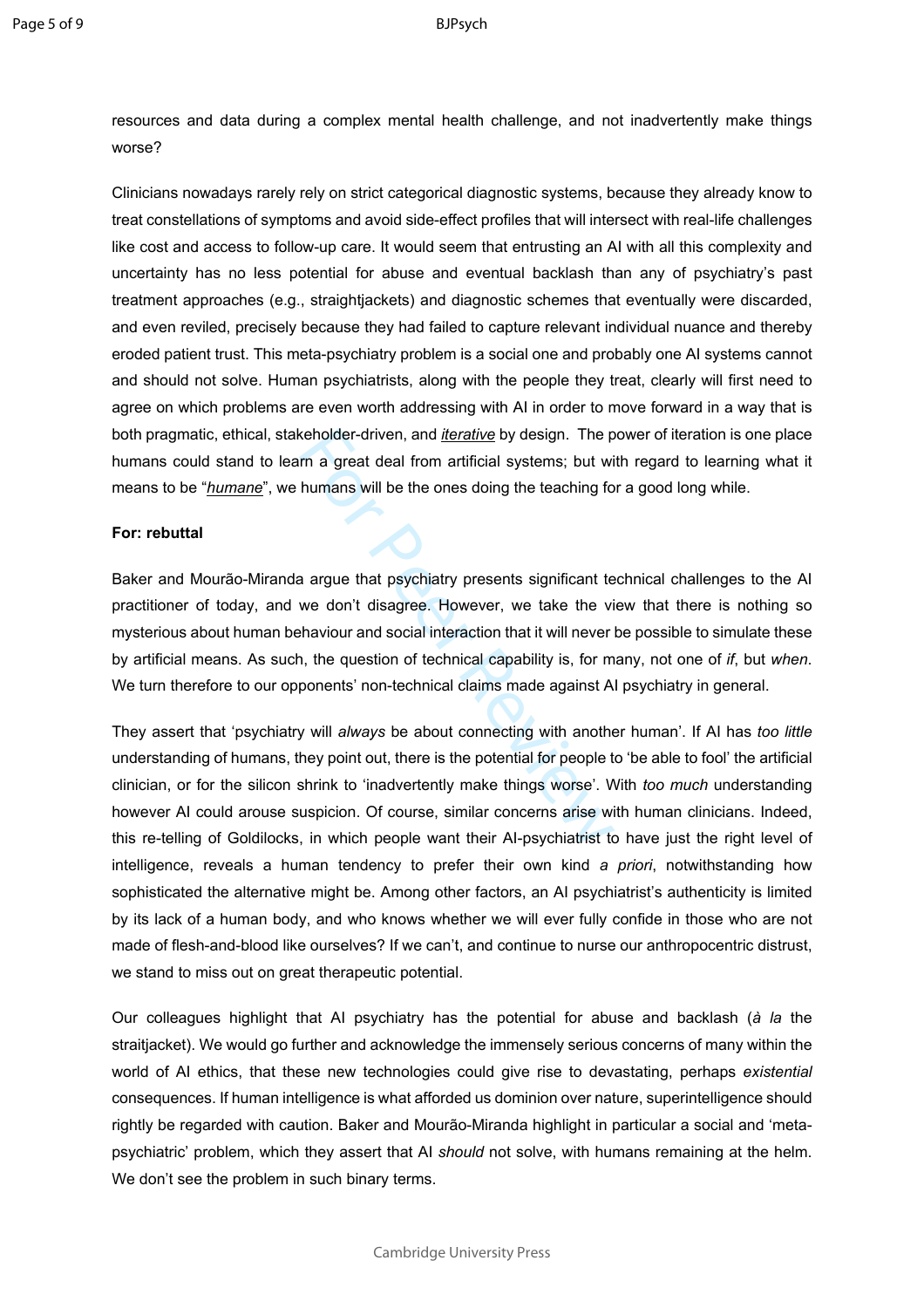There is no clear point at which prevention of mental illness departs from improving the wellbeing of the population. Similarly, the practice of psychiatry on an individual level affects the culture of psychiatric practice, which in turn exists in equilibrium with wider societal values. We acknowledge therefore that AI practitioners will have effects far beyond the clinic room, becoming active participants in our evershifting ethical dialogue. Neither humans nor computers ought to entirely dictate this dialogue – rather, various agents will contribute to varying degrees, in an interplay where humans remain able to exert their diverse priorities and values. We do not anticipate a future of ethical homogeneity, artificial or human.

In conclusion, we emphasise that the advance of AI psychiatry is inexorable, and for its advantages (therapeutic and economic) people will readily choose to use it. As such, we should stop debating *whether* it will become sufficiently sophisticated to replace psychiatrists, and instead turn our focus on how best shape this future, and what kind of ethical and regulatory systems are needed to prevent disaster.

#### **Agains: rebuttal**

ire, and what kind of ethical and regulato<br>
e the inexorable nature of AI eventually repla<br>
e forms of AI-driven mental health solutions w<br>
er, we are not aware of any evidence to sugg<br>
ated psychiatric disease management Brown and Story emphasize the inexorable nature of AI eventually replacing psychiatrists, and again we don't disagree that some forms of AI-driven mental health solutions will be integral to the future of mental health care. However, we are not aware of any evidence to suggest the true effectiveness of human- vs. computer-mediated psychiatric disease management is likely, in the end, to come out in favour of the AI agents outperforming actual humans in the complex task of managing humans, or interacting with them at the point of encounter to achieve optimal behavioural health outcomes. It seems to us far more likely, when all is said and done – and the right data are collected and analysed to properly assess the value of both the in-person and remote encounters – that the data will show that computers alone (and even computer-assisted virtual encounters) are not nearly as effective at getting the job done as well-trained humans – at least not today's computers, with their limited interfaces and access to human-relevant metadata. But we agree much of this will change and is changing rapidly.

After all, many individuals *do* seek out indirect human interaction to alleviate their suffering, including online text coaches and therapists (Crisis Text Line, 7cups, WoeBot, etc.), and there is clearly a market for such platforms for many individuals who cannot or prefer not to seek care through conventional means. But again, we strongly suspect – based on the underlying phenomenology of depression and other severe psychiatric conditions – that in-person contact will continue to represent best clinical practice for the vast majority of psychiatric interactions, and that despite the many exciting alternative forms of care delivery designed to improve access and standardize quality, humans will continue to be favored over less direct, less humanizing alternatives. Indeed, we are especially concerned with unintended consequences of expanding access to AI-based platforms that are relatively untested, as they could exacerbate existing disparities by providing those with fewer means access to only lower quality treatment options. We think systems can be designed to avoid this scenario; however, for many individuals who might have been helped by a human with even modest training, the prospect of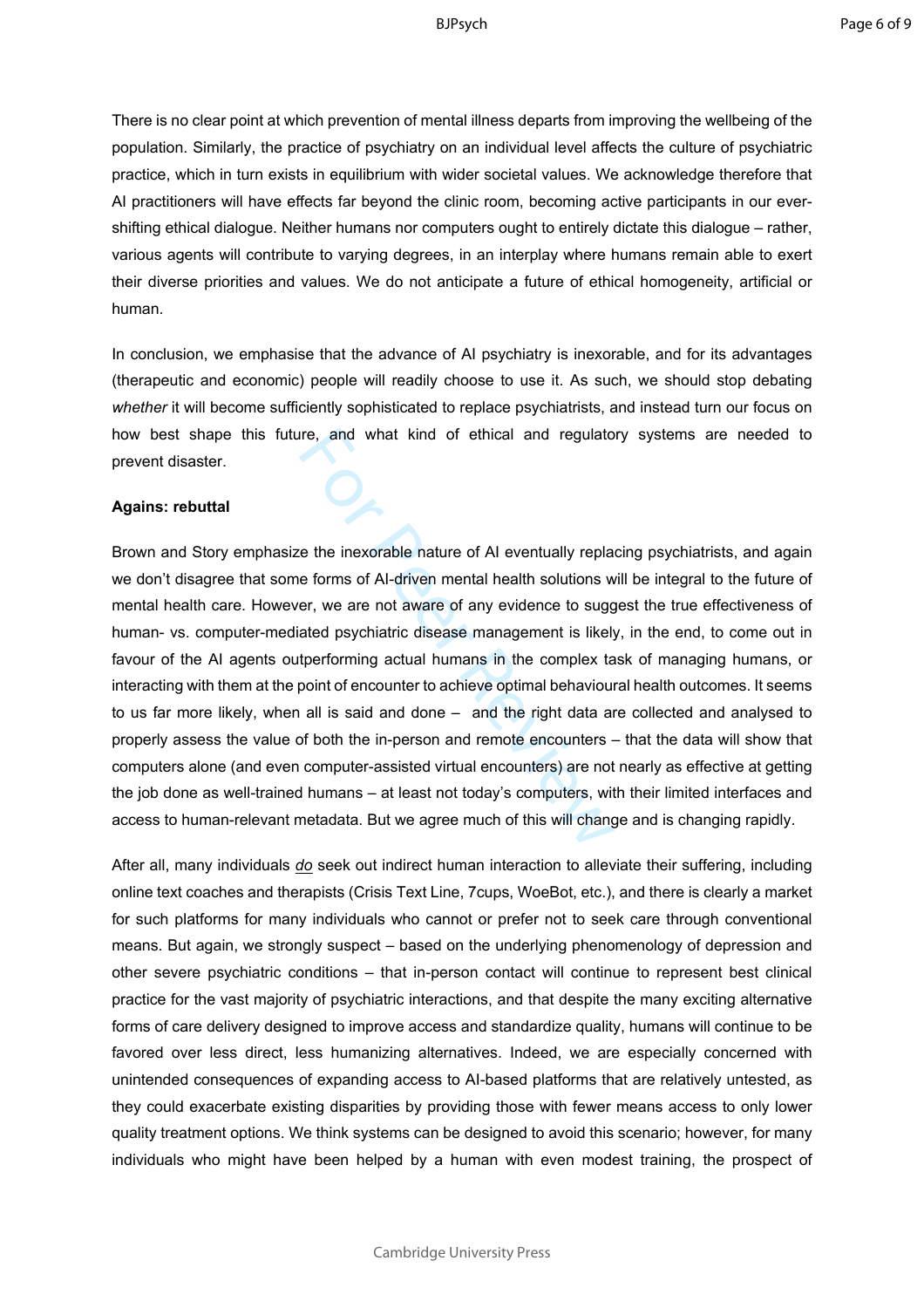inexpensive AI-based systems that become the only available option for those in need raises significant ethical concerns that must be addressed.

Given our contention that humans in distress will always be best served by meaningful interactions with other humans, we cannot ignore the potential for immersive technologies like virtual reality (VR) and augmented reality (AR) to help facilitate human interactions at a distance. With VR and AR capabilities built into modern communication devices, immersive technologies are increasingly culturally resonant, such that over the 3-5 year horizon (and certainly within the next decade), realistic in-home agents that replace 2D video conferencing with virtual 3D VR/AR interactions with distant individuals. Here, we are not talking about interacting with virtual avatars [27], but rather connecting with people at distant locations in ways that *feel* real, allowing people to experience deep personal connections with others without technology getting in the way. Just as the first people to experience a musical recording or a film in their own home in ways that felt "just like the real thing," we suspect humans will one day be able to experience one another's presence at a distance in ways that *no longer feel degraded*. While we are not there yet, the technical advances needed to realize this are knowns rather than unknowns, and many are well in process, the remaining engineering and cultural obstacles to achieve embodied interactions with distant humans in realistic virtual or augmented environments is so close at this point as to be both exciting and terrifying, given how it could impact humanity.

ys that felt "just like the real thing," we suspect<br>s presence at a distance in ways that <u>no longer</u><br>advances needed to realize this are knowns<br>the remaining engineering and cultural obs<br>mans in realistic virtual or augme In conclusion, while in a narrow sense we stand by our assertion that human psychiatrists will never be replaced by AIs, the technical advances provided by AI will inevitably transform many aspects of psychiatry, particularly in the identification of new biomarkers and approaches to patient stratification, which will likely lead to development of new and more effective therapies. And yet in the end, until technology can enable new ways of connecting with another human being that don't seem degraded by the human-computer interface, psychiatrists will probably remain most effective at the human*human* interface.

# **References**

[1] Grace K, Salvatier J, Dafoe A, Zhang B, Evans O. When will AI exceed human performance? Evidence from AI experts. *arXiv* [Internet]. 2017 [cited 2019 July 9]; 1705.08807v2 [cs.AI].

[2] Onnela J-P, Rauch SL. Harnessing Smartphone-Based Digital Phenotyping to Enhance Behavioral and Mental Health. *Neuropsychopharmacol* 2016;**41**:1691-1696.

[3] Vanello N, Guidi A, Gentili C, Werner S, Bertschy G, Valenza G, et al. Speech analysis for mood state characterization in bipolar patients. *Conf Proc IEEE Eng Med Biol Soc.* 2012; 2104-7.

[4] Valenza G, Nardelli M, Lanata A, Gentili C, Bertschy G, Paradiso R, et al. Wearable monitoring for mood recognition in bipolar disorder based on history-dependent long-term heart rate variability analysis. *IEEE J Biomed Health Inform* 2014; **18(5)**: 1625-1635.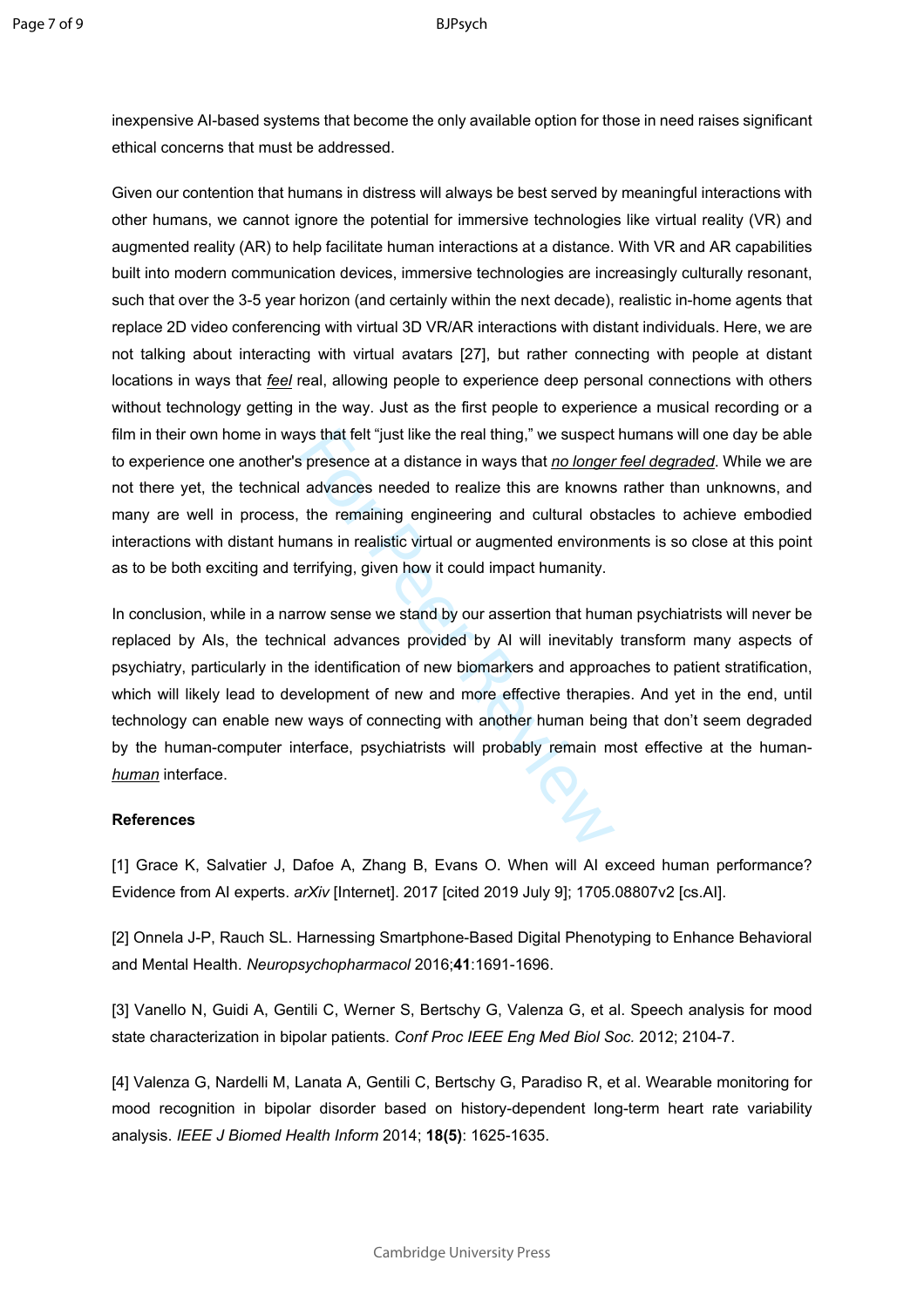[5] Gruenerbl A, Osmani V, Bahle G, Carrasco JC, Oehler S, Mayora O, et al. Using smart phone mobility traces for the diagnosis of depressive and manic episodes in bipolar patients. *Proceedings of the 5th Augmented Human International Conference* 2014; 38.

[6] Huys QJM, Maia TV, Frank MJ. Computational psychiatry as a bridge from neuroscience to clinical applications. *Nat Neurosci* 2016; **19**: 404-413.

[7] Grisanzio KA, Goldstein-Piekarski AN, Wang MY, Rashed Ahmed AP, Samara Z, Williams LM. Transdiagnostic Symptom Clusters and Associations With Brain, Behavior, and Daily Function in Mood, Anxiety, and Trauma Disorders. *JAMA Psychiat* 2018; **75**: 201–209.

[8] Krupnick JL, Sotsky SM, Simmens S, Moyer J, Elkin I, Watkins J, et al. The role of the therapeutic alliance in psychotherapy and pharmacotherapy outcome: findings in the National Institute of Mental Health Treatment of Depression Collaborative Research Program. *J Consult Clin Psych* 1996; **64(3)**: 532.

ssion Collaborative Research Program. J Cor<br>
Conversational Agent for an Online Mental H<br>
Exanchi D, Shi Y, editors. Brain Informatics an<br>
, vol 9919. Springer, Cham<br>
In experimental study of apparent behaviour. A<br>
PD. Per [9] Elmasri D, Maeder A. A Conversational Agent for an Online Mental Health Intervention. In: Ascoli G, Hawrylycz M, Ali H, Khazanchi D, Shi Y, editors. Brain Informatics and Health. BIH 2016. Lecture Notes in Computer Science, vol 9919. Springer, Cham

[10] Heider F, Simmel M. An experimental study of apparent behaviour. *Am J Psychol* 1944; **57**: 243- 259.

[11] Scholla BJ, Tremouletb PD. Perceptual causality and animacy. *Trends Cogn Sci* 2000; **4**: 299-309.

[12] Bemelmans R, Gelderblom GJ, Jonker P, de Witte L. Socially Assistive Robots in Elderly Care: A Systematic Review into Effects and Effectiveness. *JAMDA* 2012; **13**: 114-120.

[13] Suzuki Y, Galli L, Ikeda A, Itakura S, Kitazaki M. Measuring empathy for human and robot hand pain using electroencephalography. *Sci Rep UK* 2015; **5**: 15924.

[14] Lucas GM, Gratch J, King A, Morency L-P. It's only a computer: Virtual humans increase willingness to disclose. *Comput Hum Behav* 2014; **37**: 94-100.

[15] Bolukbasi T, Chang K-W, Zou J, SaligramaV, Kalai A. Man is to Computer Programmer as Woman is to Homemaker? Debiasing Word Embeddings. *arXiv*. 2016; 1607.06520 [cs.CL].

[16] Bostrom N. Superintelligence: Paths, Dangers, Strategies, Ch. 8. Oxford University Press, 2014.

[17] Szasz, TS. The myth of mental illness. *Am Psychol* 1960; **15**, 113-118.

[18] Kendell RE. The myth of mental illness. In Schaler JA, editor. Szasz Under Fire: The Psychiatric Abolitionist Faces his Critics. Open Court, 2004.